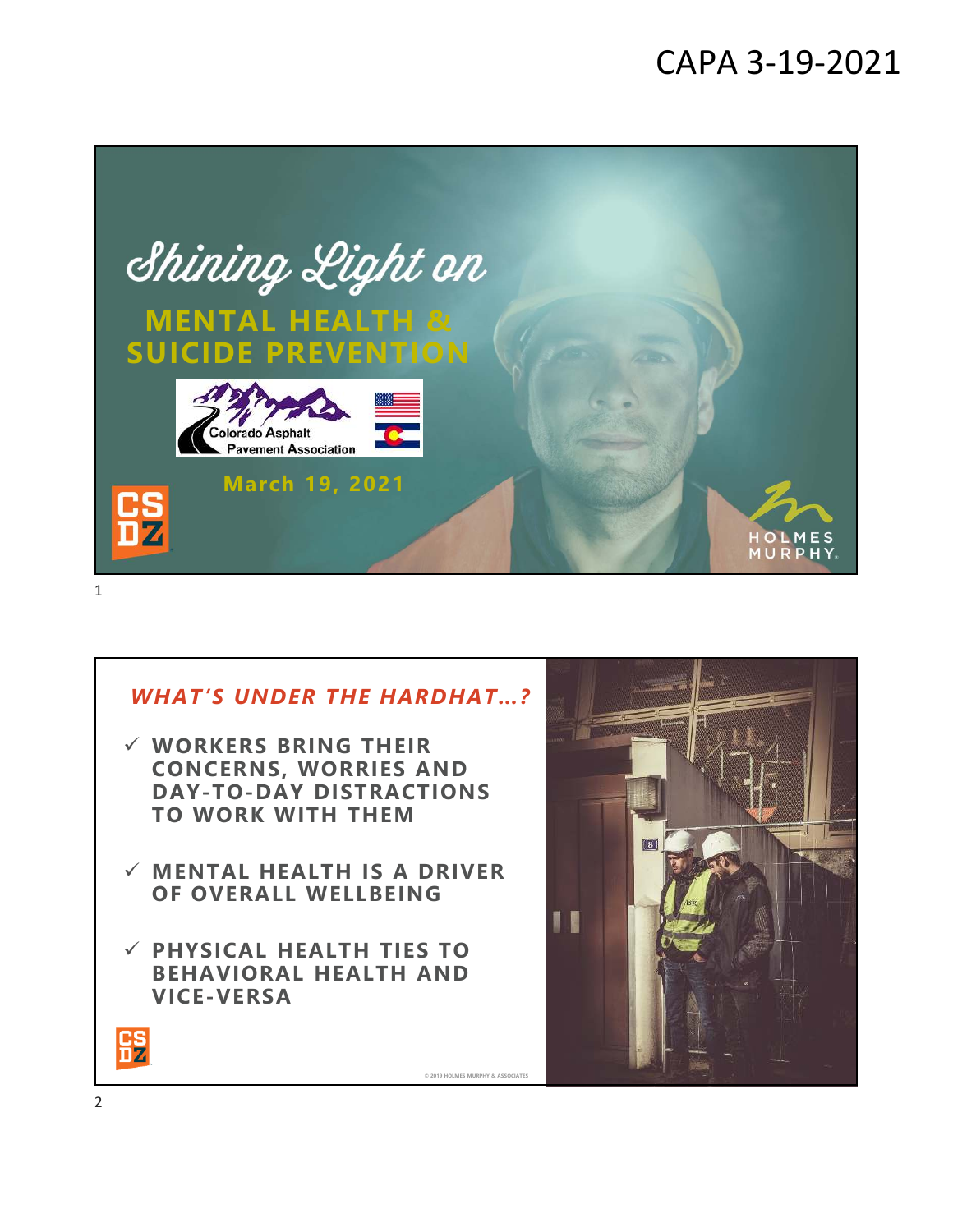# CAPA 3-19-2021

 $\mathcal{Z}_\mathcal{P}$ 



### *CRISIS IN CONSTRUCTION:* **WHAT?**

**PANDEMIC AND 2020 UNREST: A "PERFECT STORM" IN CONSTRUCTION:** 

- **1. WORSENING MENTAL HEALTH –** *ISOLATION, STRESS, ANXIETY & DEPRESSION*
- **2. SUBSTANCE MISUSE AND ADDICTIONS**
- **3. SUBSTANCE USE DISORDERS –** *RISK OF RELAPSE LEADING TO OVERDOSES*

**© 2019 HOLMES MURPHY & ASSOCIATES**

- **4. PTS FROM TRAUMATIC EXPERIENCES AND INJURIES**
- **5. SUICIDE RISK**

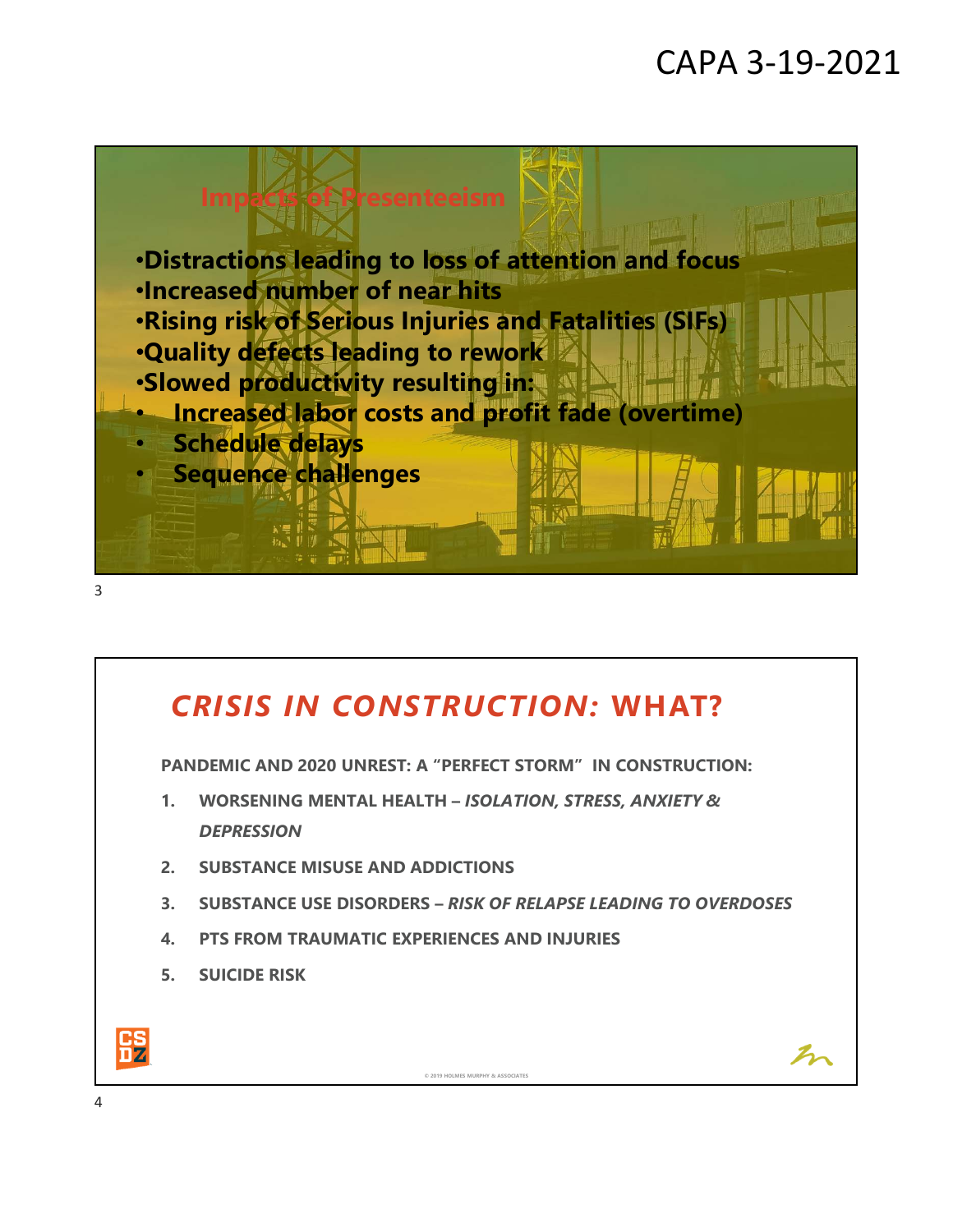

### **• INCREASING CONCERNS WITH WORKPLACE VIOLENCE** • 16 CONSECUTIVE YEARS QUEST DIAGNOSTICS REPORTS INCREASING PERCENTAGE OF POSITIVE WORKPLACE SUBSTANCE USE TESTS • CONSTRUCTION DRUG USE INCREASED >13% BETWEEN 2015-18 (COCAINE & METHAMPHETAMINE) • CONSTRUCTION HAS THE 2ND HIGHEST RATE OF HEAVY/BINGE DRINKING: 16.5% OF WORKERS REPORTING MORE THAN 5-7 DRINKS IN A SITTING MULTIPLE TIMES EACH MONTH • 2020 SOCIAL UNREST HAS INCREASED STRESS, ANXIETY AND TRIGGERED PTS AMONG SOME VETERANS AND OTHERS (FORMER FIRST RESPONDERS) • SPOUSAL AND CHILD DOMESTIC ABUSE AND INTIMATE PARTNER VIOLENCE HAS INCREASED DURING THE PANDEMIC **RISING WORKFORCE RISK FACTORS** 6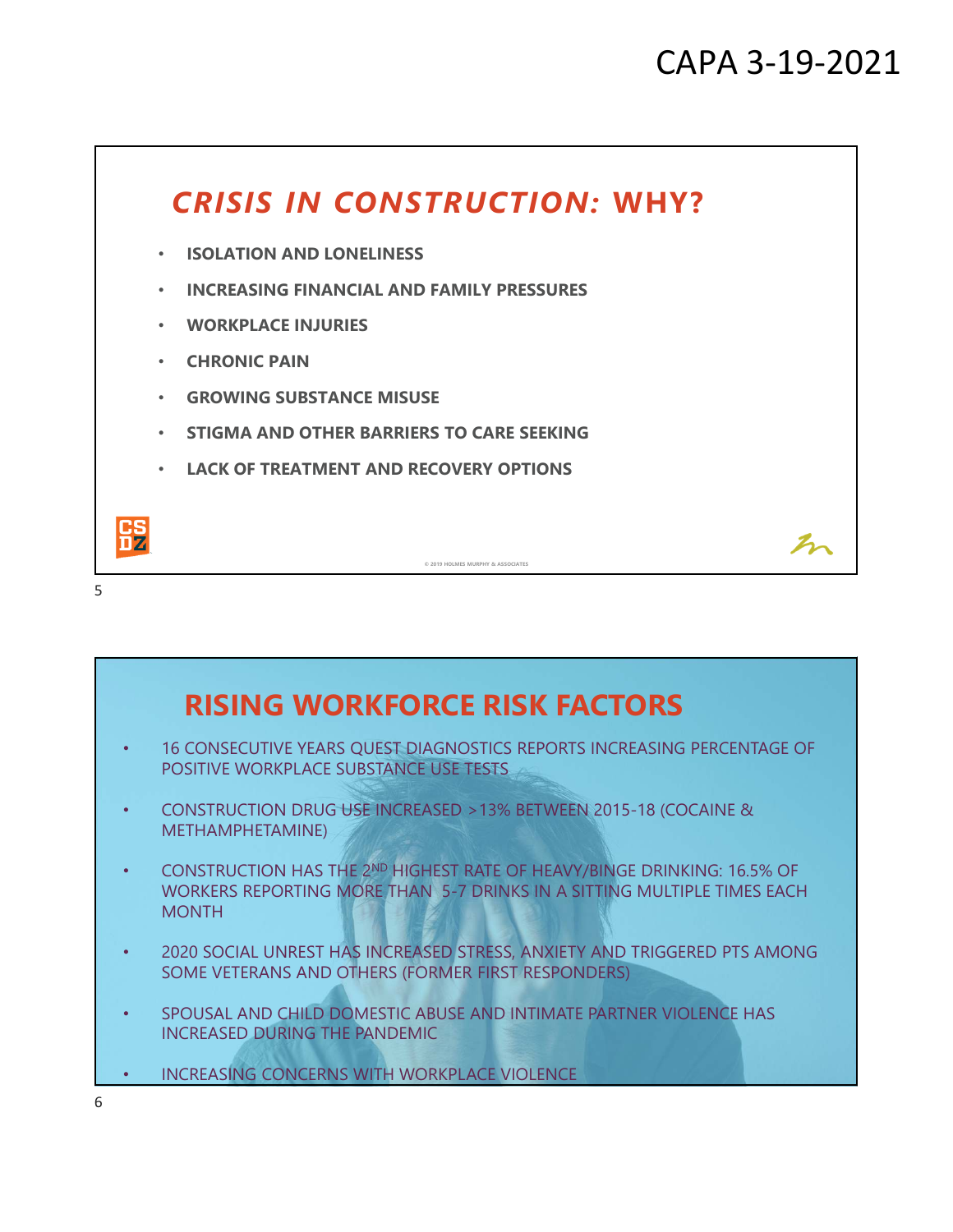### CAPA 3-19-2021